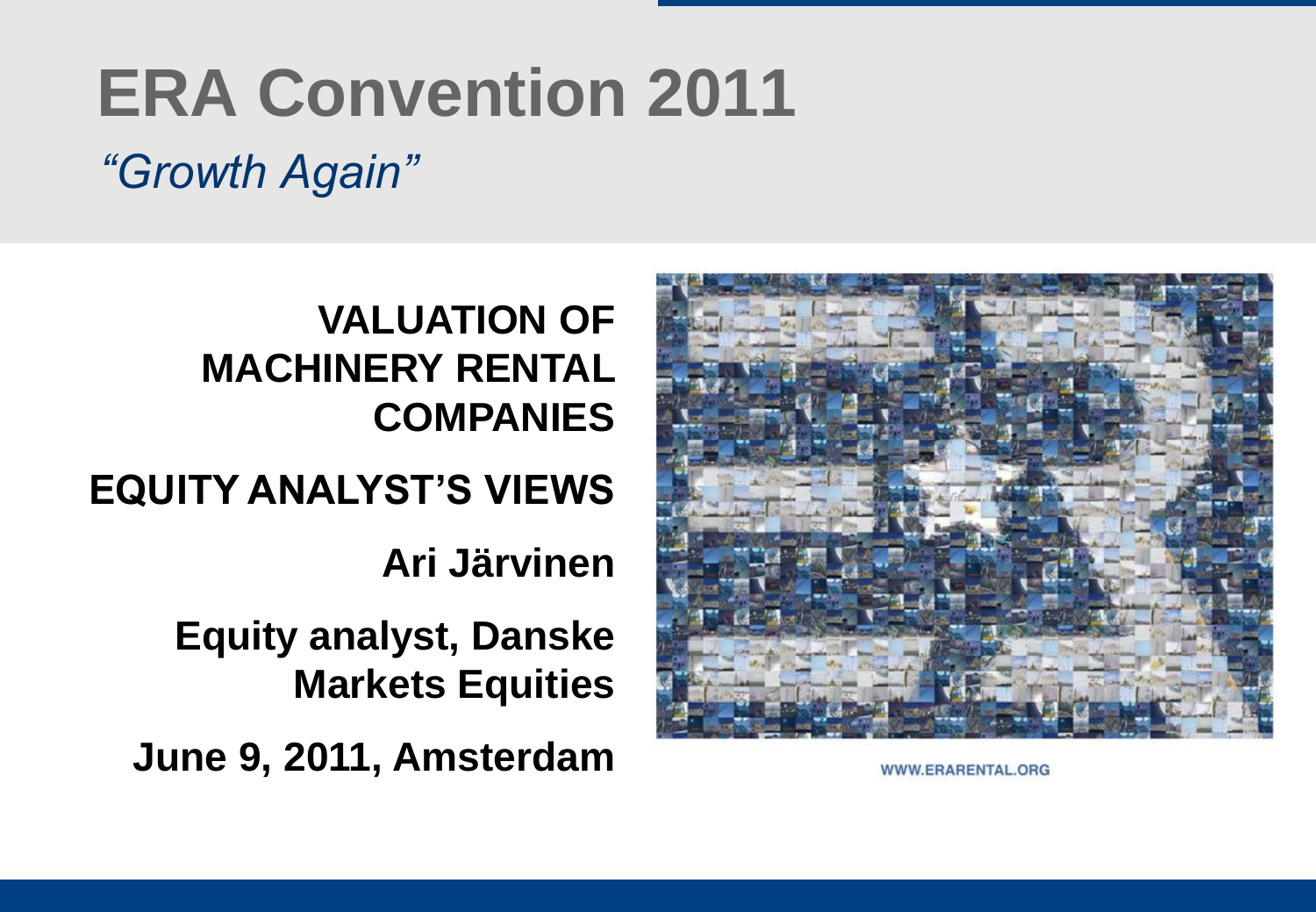

## **Key valuation techniques & Rentals specifics**

- **Multiple analysis: P/E, EV/EBITDA, EV/EBIT, P/BV**
- **DCF –modelling: Sales growth, profit margins, WACC, capex, working capital**
- **Machinery rentals: New industry, limited statistics, in-house vs. outsourcing, cash flow-earnings mismatch**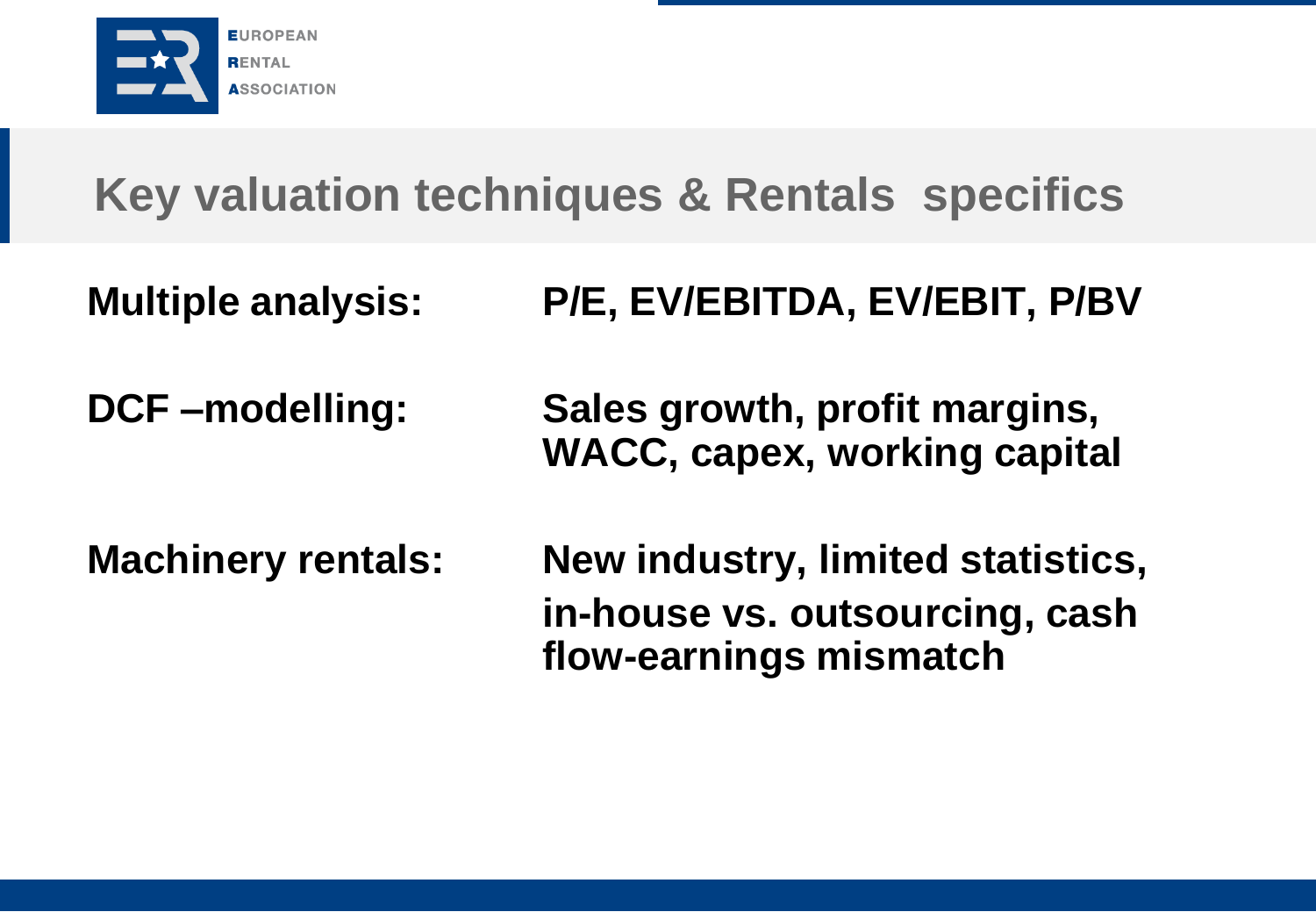

## **Corporate Snapshots**

Construction & Materials, Finland

| Key data                                                   |                                    |
|------------------------------------------------------------|------------------------------------|
| Price (EUR) close 25/05/2011<br>Target price, 12 mth (EUR) | 16.9<br>20.0                       |
| Market cap (EURm)                                          | 701                                |
| Reuters<br>Bloomberg                                       | <b>CRA1V HE</b><br><b>CRA1V FH</b> |
| No of shares (m)                                           | 414                                |
| <b>Free Float</b>                                          | 100 0%                             |
| Avg. daily vol, 12m ('000)                                 | 69 O                               |



### Key financials

| <b>Price performance</b> |           |        |                                        |           | Year end Dec (EUR)     | 2009                                                                                                                                                                                                                                                            | 2010 | 2011E | 2012E                                                                   |
|--------------------------|-----------|--------|----------------------------------------|-----------|------------------------|-----------------------------------------------------------------------------------------------------------------------------------------------------------------------------------------------------------------------------------------------------------------|------|-------|-------------------------------------------------------------------------|
| 24                       |           |        |                                        |           | Revenues (m)           | 447                                                                                                                                                                                                                                                             | 501  | 677   | 740                                                                     |
| 22                       |           |        |                                        |           | EBITDA (m)             | 107                                                                                                                                                                                                                                                             | 118  | 162   | 224                                                                     |
| 20                       |           |        |                                        |           | EBIT, adj (m)          | 18                                                                                                                                                                                                                                                              | 28   | 72    | 107                                                                     |
| 18                       |           |        |                                        |           | Pre-tax profit (m)     | $-4$                                                                                                                                                                                                                                                            | 5    | 56    | 87<br>1.53<br>2.4%<br>6.7%<br>14.5%<br>1.3<br>9.3%<br>1.3<br>4.4<br>9.2 |
| 16                       |           |        |                                        |           | EPS (adj)              | $-0.06$<br>0.96<br>$-0.33$<br>$0.0\%$<br>0.5%<br>1.5%<br>11.4%<br>$-4.8%$<br>$-5.4%$<br>4.1%<br>5.6%<br>10.6%<br>3.8<br>3.2<br>2.0<br>5.5%<br>6.5%<br>$-1.2%$<br>1.9<br>1.7<br>1.5<br>7.2<br>8.2<br>6.4<br>42.0<br>34.6<br>14.3<br>17.7<br>11.0<br>n.m.<br>n.m. |      |       |                                                                         |
| 14                       |           |        |                                        |           |                        |                                                                                                                                                                                                                                                                 |      |       |                                                                         |
| 12<br>10                 |           |        |                                        |           | <b>Dividend yield</b>  |                                                                                                                                                                                                                                                                 |      |       |                                                                         |
| May 10<br>Aug 10         | Nov 10    |        | Feb 11                                 | May 11    | <b>FCF yield</b>       |                                                                                                                                                                                                                                                                 |      |       |                                                                         |
| <b>CRAIVHE</b>           |           |        | STOXX 600/Construct& Materials rebased |           | EBIT margin (adj)      |                                                                                                                                                                                                                                                                 |      |       |                                                                         |
|                          |           |        |                                        |           | Net debt/EBITDA        |                                                                                                                                                                                                                                                                 |      |       |                                                                         |
|                          |           |        |                                        |           | <b>ROIC</b>            |                                                                                                                                                                                                                                                                 |      |       |                                                                         |
|                          | <b>1M</b> | 3M     | 12M                                    | <b>5Y</b> | <b>EV/Sales</b>        |                                                                                                                                                                                                                                                                 |      |       |                                                                         |
| Absolute                 | $-7%$     | $-21%$ | 51%                                    | 35%       | <b>EV/EBITDA</b>       |                                                                                                                                                                                                                                                                 |      |       |                                                                         |
| <b>Rel.</b> local market | $-4%$     | $-19%$ | 29%                                    | 61%       | <b>EV/EBIT</b>         |                                                                                                                                                                                                                                                                 |      |       |                                                                         |
| <b>Rel. EU Sector</b>    | $-3%$     | $-20%$ | 26%                                    | 49%       | $P/E$ (adj)            |                                                                                                                                                                                                                                                                 |      |       |                                                                         |
|                          |           |        |                                        |           | P/BV                   | 1.1                                                                                                                                                                                                                                                             | 1.6  | 1.4   | 1.3                                                                     |
| Source: Factset          |           |        |                                        |           | Source: Danske Markets |                                                                                                                                                                                                                                                                 |      |       |                                                                         |

### **Cramo Ramirent**

Construction & Materials, Finland

| Key data                     |                      |
|------------------------------|----------------------|
| Price (EUR) close 25/05/2011 | 10.2                 |
| Target price, 12 mth (EUR)   | 13.0                 |
| Market cap (EURm)            | 1,107                |
| Reuters                      | RMR <sub>1V</sub> HF |
| Bloomberg                    | <b>RMR1VFH</b>       |
| No of shares (m)             | 108.7                |
| <b>Free Float</b>            | 100.0%               |
| Avg. daily vol, 12m ('000)   | 155.7                |



### Key financials

| Year end Dec (EUR) | 2009  | 2010 | 2011E | 2012E |
|--------------------|-------|------|-------|-------|
| Revenues (m)       | 503   | 531  | 635   | 730   |
| EBITDA (m)         | 139   | 129  | 179   | 227   |
| EBIT, adj (m)      | 36    | 31   | 79    | 122   |
| Pre-tax profit (m) | 20    | 22   | 71    | 115   |
| EPS (adj)          | 0.11  | 0.15 | 0.47  | 0.75  |
| Dividend yield     | 2.2%  | 2.5% | 2.9%  | 3.9%  |
| <b>FCF vield</b>   | 10.5% | 3.5% | 1.2%  | 4.5%  |
| EBIT margin (adj)  | 7.2%  | 5.8% | 12.5% | 16.8% |
| Net debt/FBITDA    | 15    | 14   | 11    | 0.8   |
| <b>ROIC</b>        | 4.1%  | 4.4% | 11.2% | 16.1% |
| <b>FV/Sales</b>    | 1.9   | 2.3  | 2.0   | 1.8   |
| <b>EV/EBITDA</b>   | 69    | 97   | 72    | 5.6   |
| <b>EV/EBIT</b>     | 26.3  | 40.4 | 16.4  | 10.5  |
| $P/E$ (adi)        | 61.4  | 67.7 | 21.5  | 13.5  |
| P/BV               | 2.4   | 3.4  | 3.2   | 2.8   |

Rel. EU Sector Source: Factset

Rel. local market

May 10

Absolute

Price performance

 $\overline{13}$ 

 $12<sup>°</sup>$ 

11

10

Aug 10

**RMR1VHE** 

Nov 10

**1M** 

 $-13%$ 

 $-10%$ 

Feb 11

12M

59%

35%

STOXX 600/Construct& Materials rebased

 $3M$ 

 $-15%$ 

 $-12%$ 

-9% -13% 32%

May 11

**5Y** 

51%

79%

66%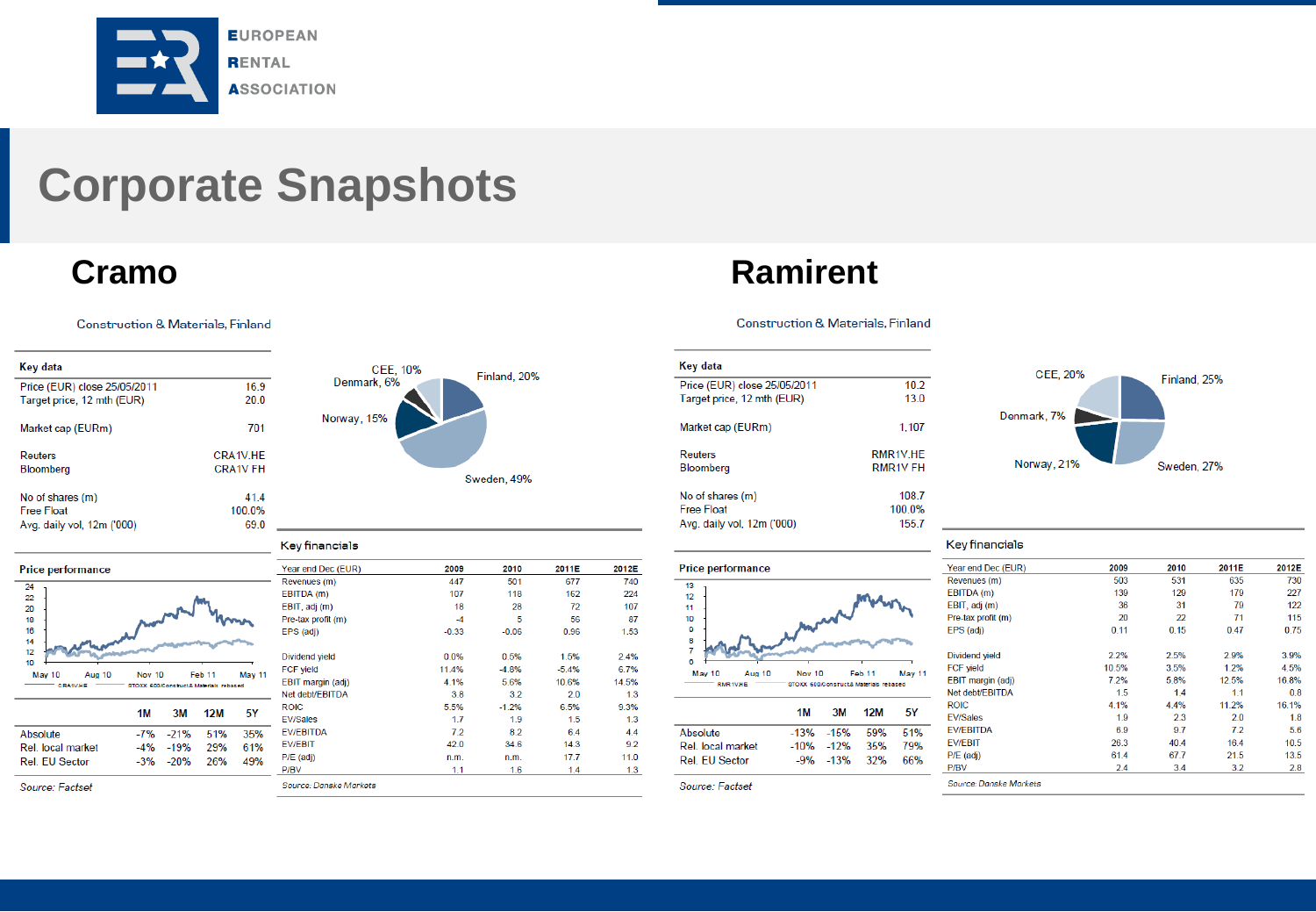

## **Construction is the key customer segment**



• **Nordic construction order books have recovered strongly from the financial crisis**

• **Construction growth resumed in Q3 2010 and order books point to brisk volume growth this year**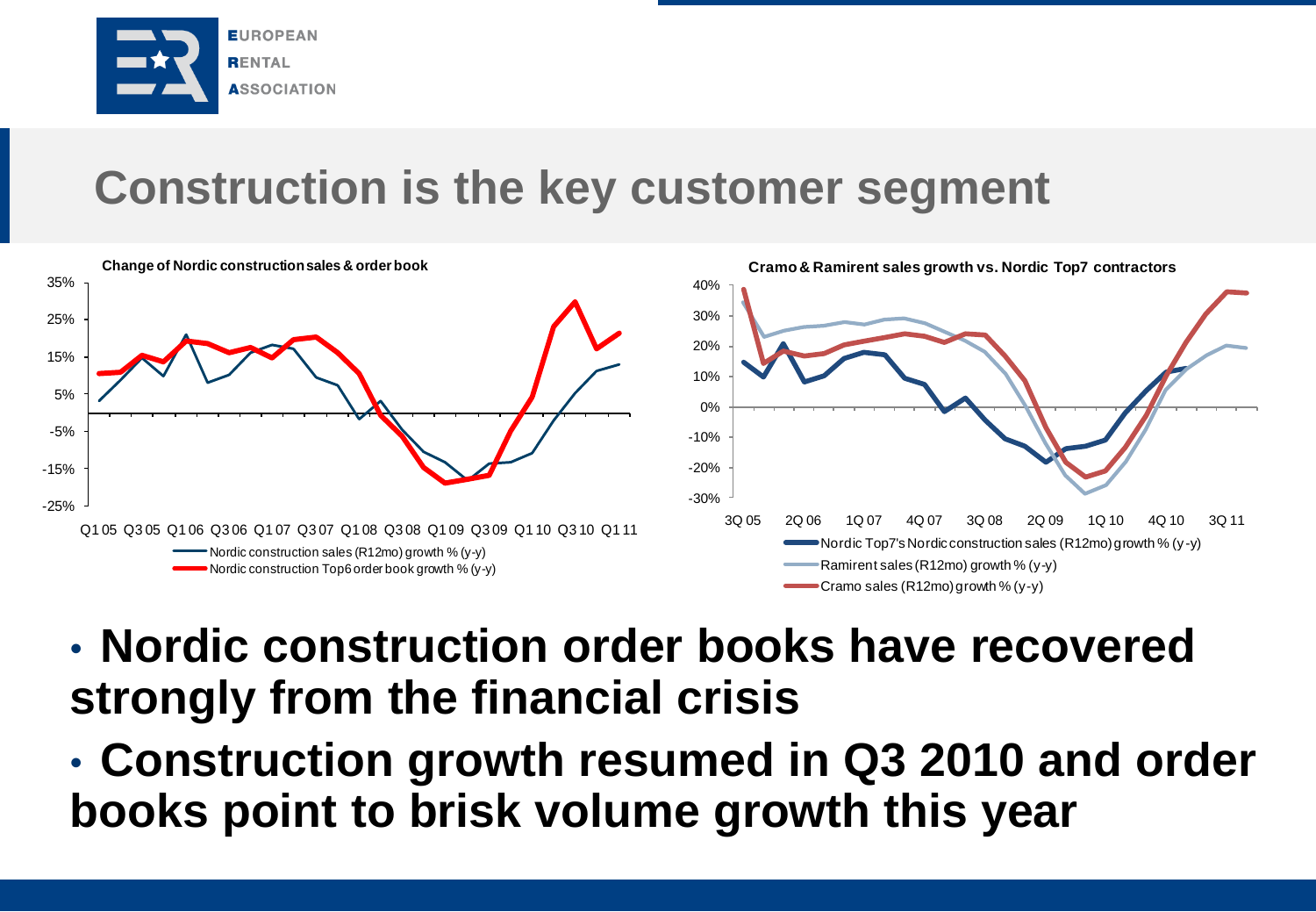

## **Financial crisis hit rentals earnings hard**



- **Machinery rental earnings margins dropped sharply in 2008-09, margins bottomed year ago**
- **Consolidation did not improve pricing behaviour**
- **More outsourcing seen, controlled capex required**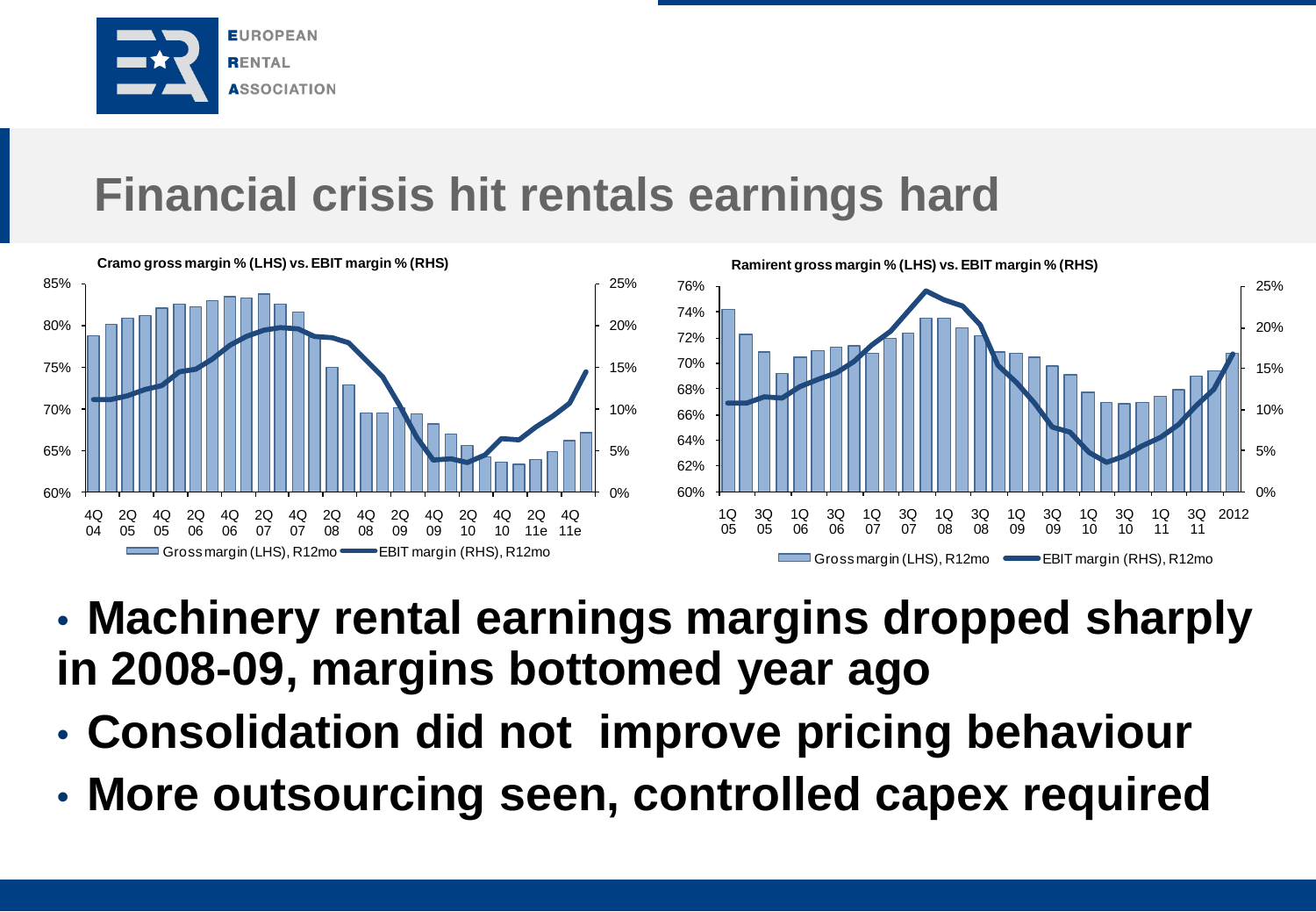

## **Ramp-up of depot network stretched balance sheets**







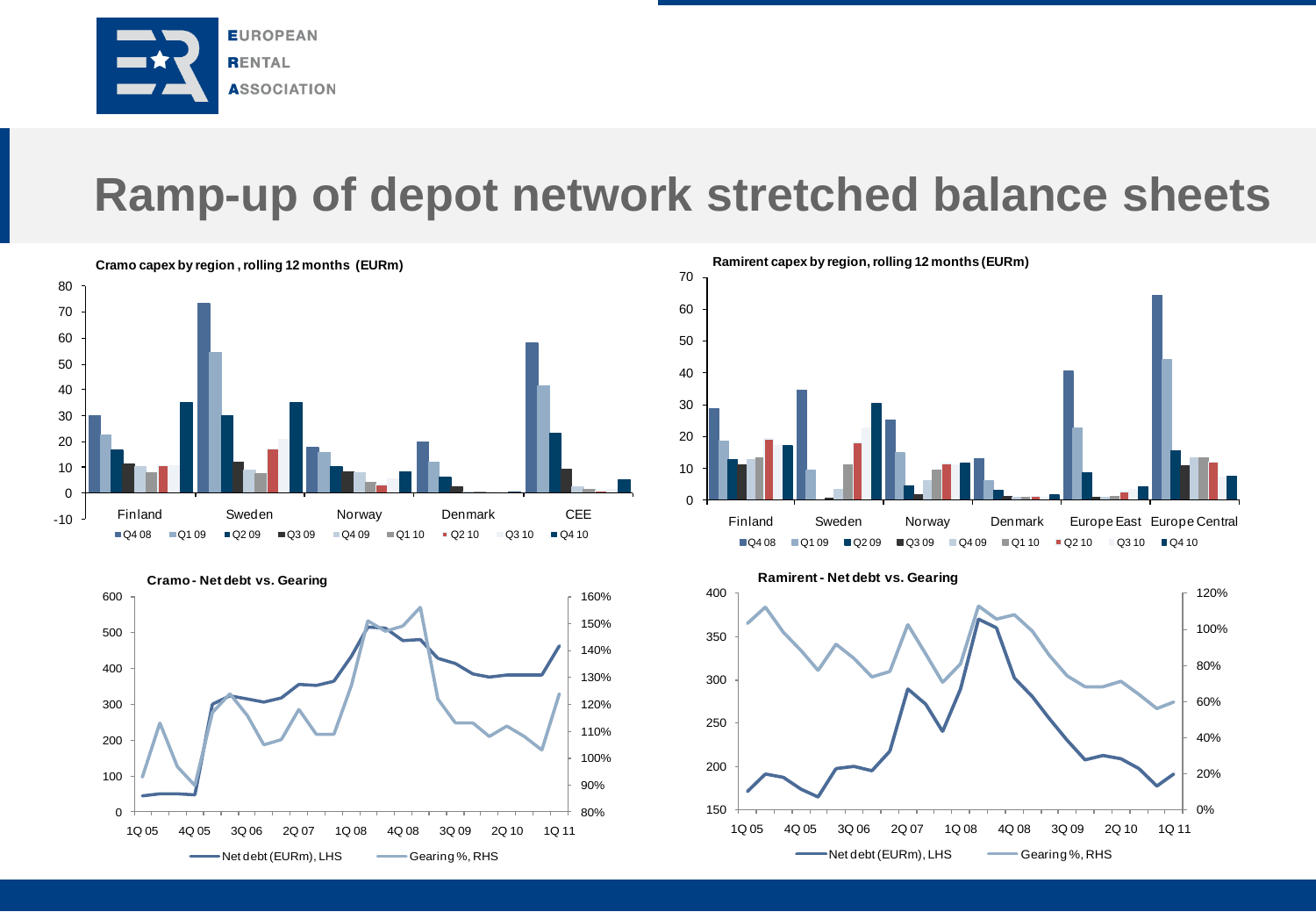

## **Some economies of scale have been achieved**







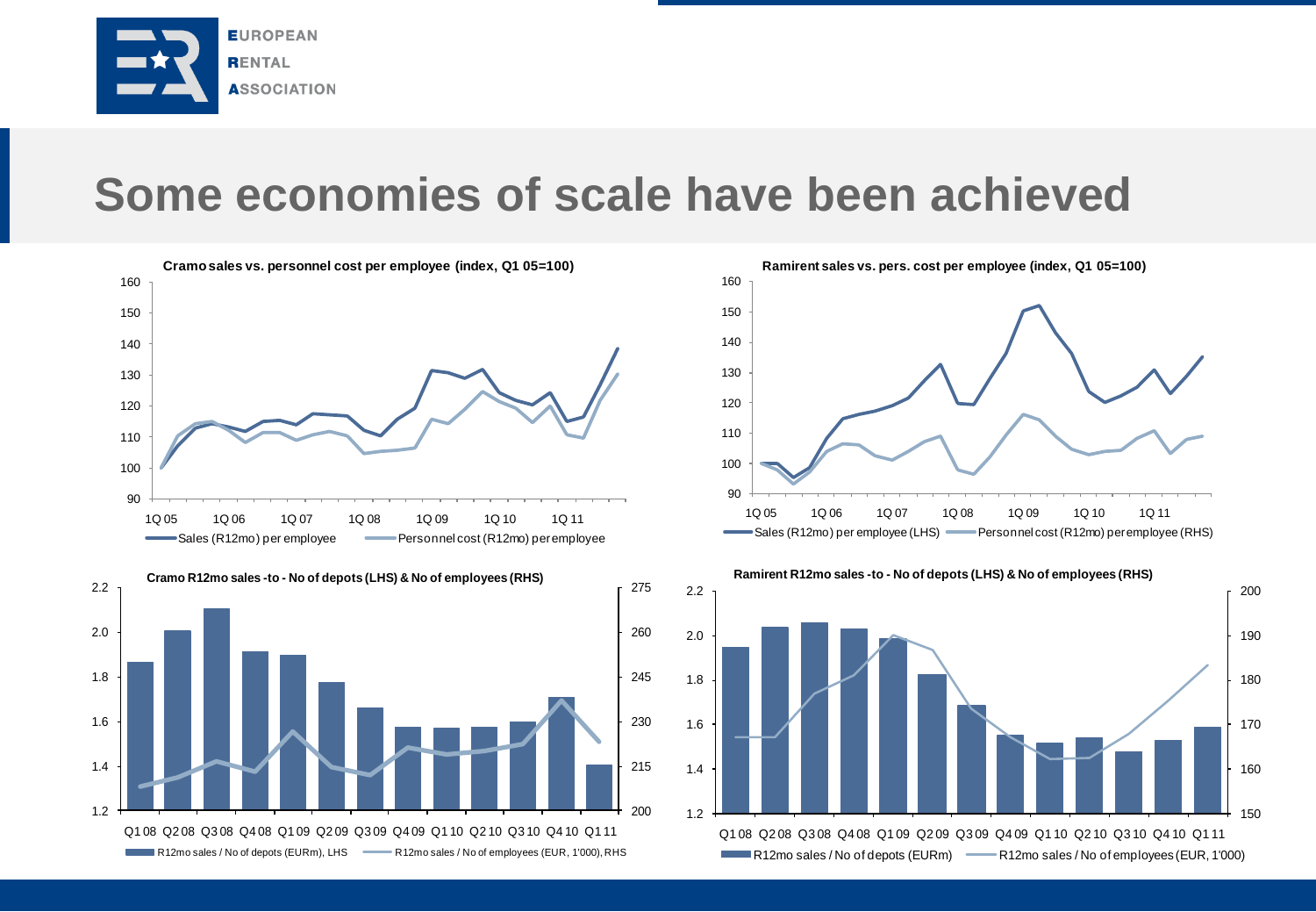

## **Forward valuation multiples close to 7-year averages**



- **Pan-European network in rentals is something new**
- **Penetration levels are still very low in CEE & Russia**
- **Big volatility in forward-looking valuation multiples**